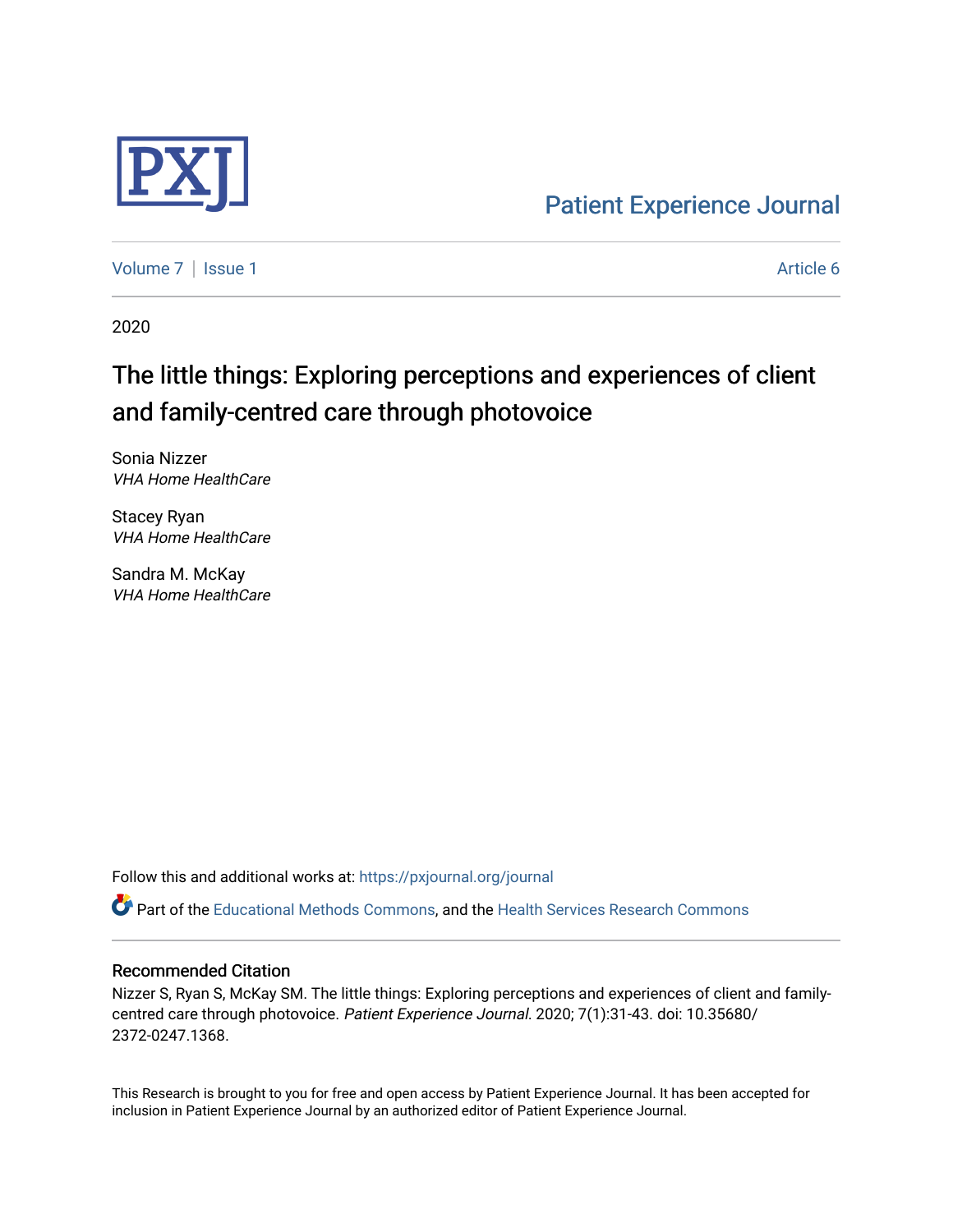# The little things: Exploring perceptions and experiences of client and familycentred care through photovoice

# Cover Page Footnote

We would like to warmly extend our thanks to The Beryl Institute for their generous research funding award for this study. We also greatly thank all the parents who took time out of their very busy days to participate in this project by taking photographs, sitting down for interviews and attending our community exhibits. This article is associated with the Patient, Family & Community Engagement lens of The Beryl Institute Experience Framework. (http://bit.ly/ExperienceFramework). You can access other resources related to this lens including additional PXJ articles here: http://bit.ly/PX\_PtFamComm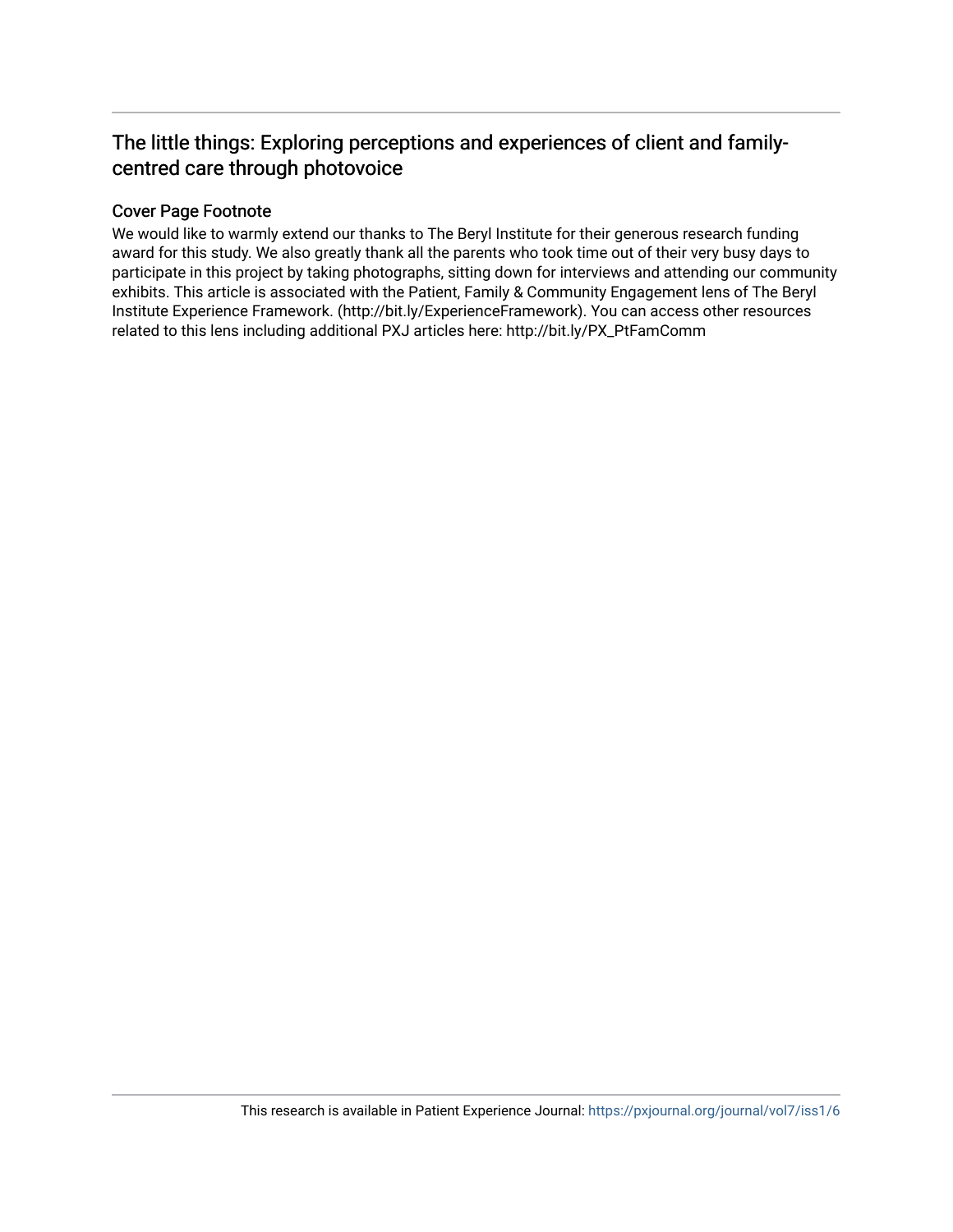

#### Research

# The little things: Exploring perceptions and experiences of client and family-centred care through photovoice

Sonia Nizzer*, VHA Home HealthCare, snizzer@vha.ca* Stacey Ryan, *VHA Home HealthCare, sryan@vha.ca* Sandra M. McKay, *VHA Home HealthCare, smckay@vha.ca*

#### **Abstract**

Healthcare in Canada is undergoing a paradigm shift, moving away from a prescriptive approach to care delivery to one that prioritizes clients and their families at the center of their care. In the homecare sector, this approach is commonly referred to as client- and family-centred care (CFCC), a philosophy emphasizing the need for point-of-care providers to partner with those receiving care and their families in a way that is respectful and attuned to their individual needs and goals. This philosophy helps homecare agencies like VHA Home HealthCare deliver care to families that embraces what is most important to them. At VHA Home HealthCare, CFCC is well established through education sessions delivered to staff. Despite these efforts, there is limited evidence to confirm whether this education aligns with what is important to clients and families. To address this gap, this study engaged a unique homecare population - parents of children with complex medical needs - to understand how they experience and perceive CFCC using an arts-based approach called photovoice. Through participants' photographs and in-depth interviews, seven core themes were identified which we refer to as *'the little things'* of CFCC. Results of our exploration show that in some cases there is alignment between parents' perceptions of CFCC and the organization's, but there are also many gaps that could be filled by incorporating the unique voices of participants into the organization's educational curriculum.

#### **Keywords**

Client-and family-centred care, home care, children with complex medical needs, photovoice, client experience, client engagement

#### **Background**

Healthcare is undergoing a paradigm shift, moving away from a traditional prescriptive approach to care delivery to one that prioritizes patients and their families at the centre of their care. In the homecare sector, this approach is commonly referred to as client-and family-centred care (CFCC), a philosophy emphasizing the need for point-ofcare providers to partner with those receiving care and their families in a way that is respectful and attuned to their individual needs and goals.1-5 In Canada, this concept has been widely endorsed by provincial government institutions; in 2015 Ontario released the Patients First Act followed by a three-year plan for the home and community care sector to further reinforce the notion that healthcare must be, fundamentally, patient-centred.<sup>6</sup> In the same year, the Registered Nurses Association of Ontario (RNAO) updated their best practice guideline on Personand Family-Centred Care alongside Accreditation Canada which updated its standards to increase its focus on CFCC, signaling to healthcare organizations that the spotlight on client-and family-centred care would be strong.1,3,5 Moreover, mounting evidence from the acute care sector suggests that a client- and family-centred approach could

lead to positive healthcare outcomes such as improved quality of care and improved provider and client relations.1-3, 5, 7 Despite the growing body of knowledge supporting the CFCC approach, how it should best be executed remains unclear today. There is also limited evidence to support the homecare sector in understanding the experiences and perceptions of CFCC from the perspective of clients and families. Specifically, a lack of research exists exploring the meaning of CFCC for parents of children with complex medical needs; a unique paediatric population receiving care at home.

Due to advances in healthcare treatment and quality, children who require complex care are moving from hospital environments to their homes to receive ongoing care. Parents are now assuming many high-risk care responsibilities with some support from homecare organizations.8,9 Parents of children with complex medical needs are experts in knowing their child's needs<sup>10</sup> and therefore are integral to our understanding of the experience and impact of homecare for this patient population. As central figures of the care team, parents are navigating, advocating, and coordinating all aspects of their child's care in a complicated health system. They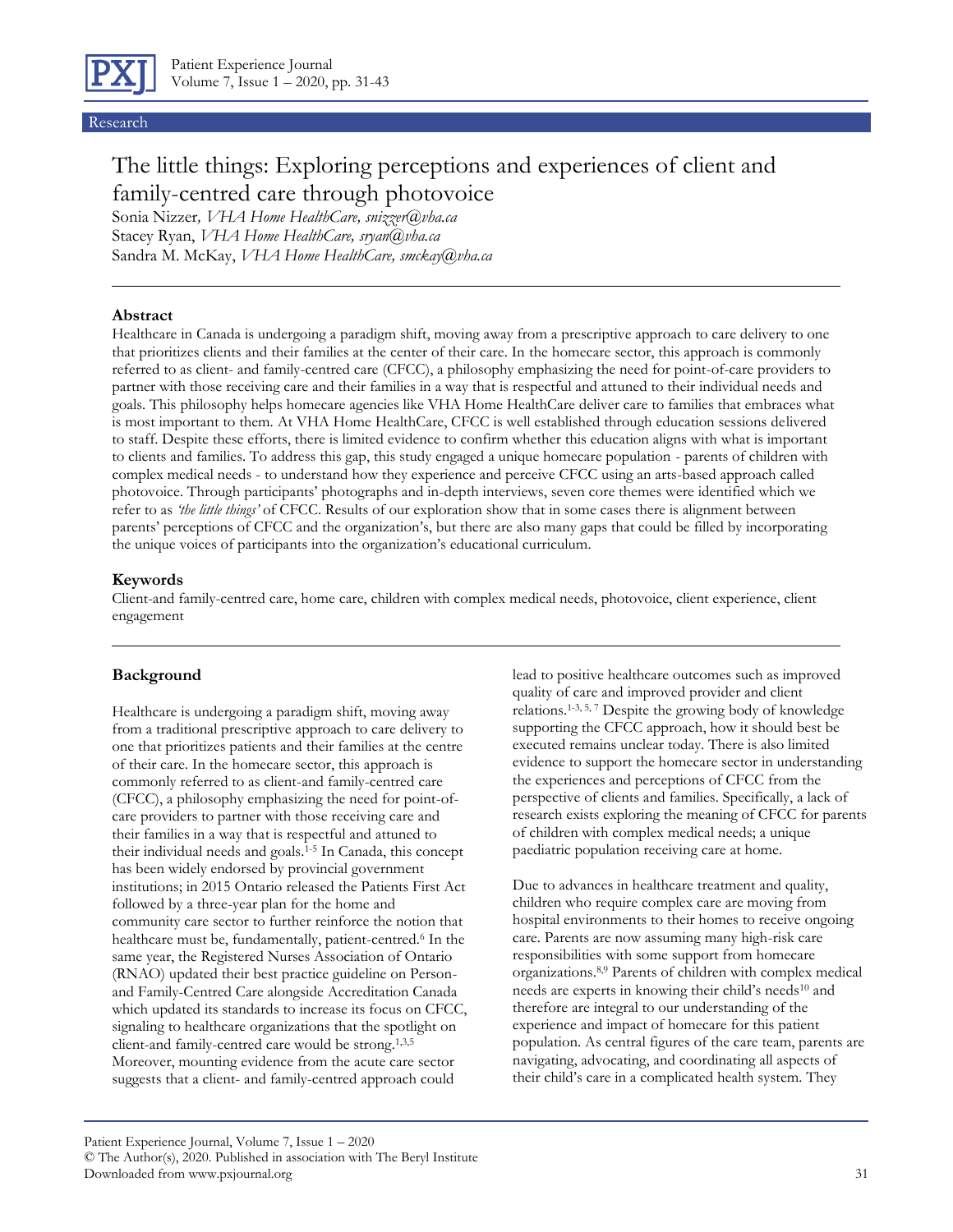experience high chronic levels of stress due to the intensity of caregiving which can at times be exasperated by system navigation challenges, fragmented services and the multitude of professionals coming into the home.<sup>8-15</sup> These children receive multiple services from different organizations, each with their own processes and policies, affording parents a unique perspective and voice in the conversation about CFCC.

With pressures to meet clinical goals and deliver quality care in short timeframes, point-of-care providers have expressed difficulties consistently implementing CFCC into their practice2,16 and organizations have struggled to find the right strategies to support providers.1,17 Despite these challenges, homecare remains an area of the healthcare system with optimal conditions for an intimate examination of CFCC whereby clients can help providers understand the client and family perspective.

#### **Organizational Practice**

At VHA Home HealthCare (VHA), an Ontario-based homecare organization, CFCC is promoted as a philosophy that helps the organization deliver care to families while embracing what is most important to them. Although there are no standardized approaches to supporting all point-of-care providers in embedding CFCC into their practice, VHA developed a mandatory education session for providers to learn and reflect on the principles of CFCC (see Table 1). The content of this education is largely informed by three tools: (1) The RNAO 2002 Best

Practice Guideline on Client Centred Care; (2) client complaints and (3) client compliments data. Between 2015 and 2018, the organization delivered the education 75 times to a total of 688 point-of-care providers (inclusive of personal support workers, nurses and rehab professionals). The education is presented from a generalist perspective without population-specific examples. Despite a wealth of evidence-based theoretical content, there is little to suggest that clients were consulted in content development. This lack of client engagement makes it difficult to determine whether the content aligns with clients' and families' perspectives on and interpretation of CFCC.

The purpose of this study was to engage parents of children receiving homecare services to develop a deeper understanding of their perceptions of CFCC and what influences their experience, through photovoice. Photovoice: an art-based methodology that encourages communities to share their words and photographs to reach decision-makers and implement positive change.18,19 The use of art-based tools in healthcare to understand client experience is increasing; the flexibility inherent in photovoice makes it an ideal approach to elicit authentic expression and depth of the lived experience of CFCC.18-25

The emergent themes were used to examine whether underlying constructs of CFCC education at VHA are in alignment with parents' perspectives. The targeted study population included any parent whose child was receiving complex care from one or more of VHA's homecare

**Principle Description** Respect Addressing client by preferred name, respecting client wishes and concerns. Valuing choices even if these conflict with the point-of-care provider. Human Dignity Caring for the whole client, not just a problem or diagnosis. This is seeing the person as a whole – not just a task. Provide privacy, ask permission, avoid elder speak and the use of the term "we." Client are Experts for their own lives Client are experts in their own lives. Whereas providers are experts in clinical practice. This is the idea of partnering with clients and not parenting them. Client as Leaders Follow the lead of clients with respect to information giving, decision making, care in general and involvement of others. Clients' goals coordinate care of the healthcare team Ask Clients their goals and make these the priority of their care. Continuity and Consistency of Care and Caregiver Be consistent with your word. Make sure other caregivers know what the preferences are – keep them up to date and communicate concerns with the circle of care. Timeliness Provide prompt response to client needs. Discuss how you are going to meet concerns. Arriving on time. Responsiveness and Universal Access Care that is offered to clients is universally accessible and responsive. The same standard of care is applied to all clients regardless of age, culture, ethnic background, gender, sexual orientation, socio-economic status, etc.

**Table 1. VHA Home HealthCare's CFCC Education Principles**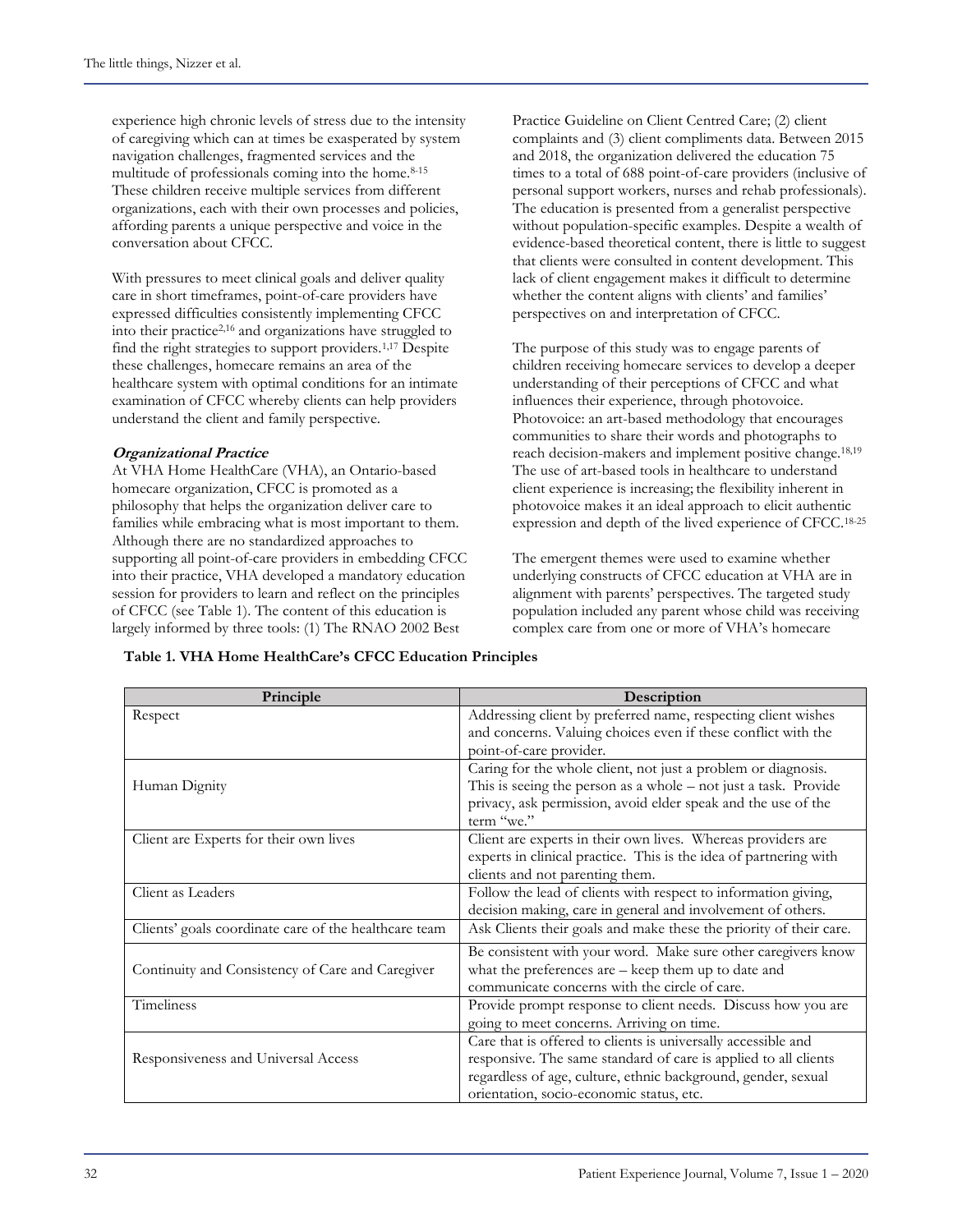services: personal support, nursing and/or rehab. The organization identifies children with complex care as those whose medical fragility requires them to have continued dependence on their parents and meet one or more of the following conditions: (1) technology dependence, (2) high intensity care (>16hrs/wk.), (3) fragility, (4) chronicity and (5) complexity; adult-aged children  $(>21$ yrs) may also fall into this category depending on their fragility.

It is expected that learnings generated from this study will provide an opportunity for organizational leadership to reflect on current CFCC practices and identify where improvements could be made to ensure that greater understanding and support are available to point-of-care providers.

# **Methods**

The study received institutional ethics approval from the University of Toronto.

#### **Sample**

Participants were recruited through convenience sampling and identified by case supervisors. Eligible participants needed to identify as parent to a child/ren receiving complex care services through the one of the organization's three lines of clinical services. To capture a broad range of participants, no limitations were placed on medical diagnosis of client: parents of children who have life threatening illnesses, "*congenital or acquired multisystem diseases, severe neurological conditions with functional impairments, clients with cancer or cancer survivors with ongoing disability"*<sup>26</sup> (physical or developmental) were all eligible candidates. No age limit was incorporated into our exclusion criteria as there are many examples of children at the organization who chronologically-speaking may appear as adults but developmentally are considered adult-aged children and continue to receive the same level of high intensity care they received as children; this group remains under the children with complex medical needs umbrella at VHA and we see the value of their inclusion into the study.

In keeping with photovoice best practice

recommendations, a small sample size was used for this study to ensure the research team was able to develop a trusting and meaningful relationship with each participant throughout the duration of the study.18 The recruitment target was set at 8-10 families.

#### **Design**

A client partner who represented the study population joined the research team and supported the research process on various levels including co-design of the protocol; this individual was not a participant in the study. The inclusion of a parent helped the research team to create an equitable and collaborative process while being sensitive of the power differences that can often appear

between researchers and participants.<sup>27</sup> The theoretical foundation of this study is grounded in visual ethnography operationalized as photovoice, underpinned by the theory of social constructivism. Social constructivism creates learning environments where individuals are free to draw and present meaning that provides researchers an authentic perspective.27, 28 Literature strongly recommends that researchers begin to move beyond conventional frameworks to engage clients and families when trying to examine client perceptions and experiences. Traditional methods of data collection like surveys are limited in their ability to elicit client or family member's true thoughts and perspectives.25,29,30 Photovoice lends itself well to this type of inquiry as it emphasizes a community's voice as central to findings. The visual data produced by participants captures emotions or issues that may be difficult to fully understand solely through verbal or written communication. Participants actively participate in data creation and assigning meaning to each photograph which helps the research team connect the dots and understand the broader implications.19,20

All participants received an honorarium in the form of a gift card for their participation.

#### **Changes to Methodology**

Modifications to the original method were made to exclude weekly group facilitation; the unpredictability of parent's lives related to their child's fragile health state would have prevented them from being able to make such a commitment to the study. Baker & Wang<sup>20</sup> discussed making similar changes to the methodology when working with frail, health populations, and similarly the limitation in doing so; preventing participants from engaging with their peers in fulsome discussion that could have contributed to a deeper understanding of their experiences and perceptions. Having a parent on the research team helped ensure that all components of the methodology were sensitive to the time commitment of this fragile population.

# **Data Collection and Materials**

Data was collected in the four phases of photovoice outlined in Table 2. Each participant received a 20 megapixel digital camera, a microSD card, and a training kit prior to data collection. Demographic data was collected in Phase 1; participant's gender, care recipient's age, length of time receiving services from the organization, and type of services utilized were collected to build a participant profile. The research team was available to support device troubleshooting throughout Phases 1 and 2.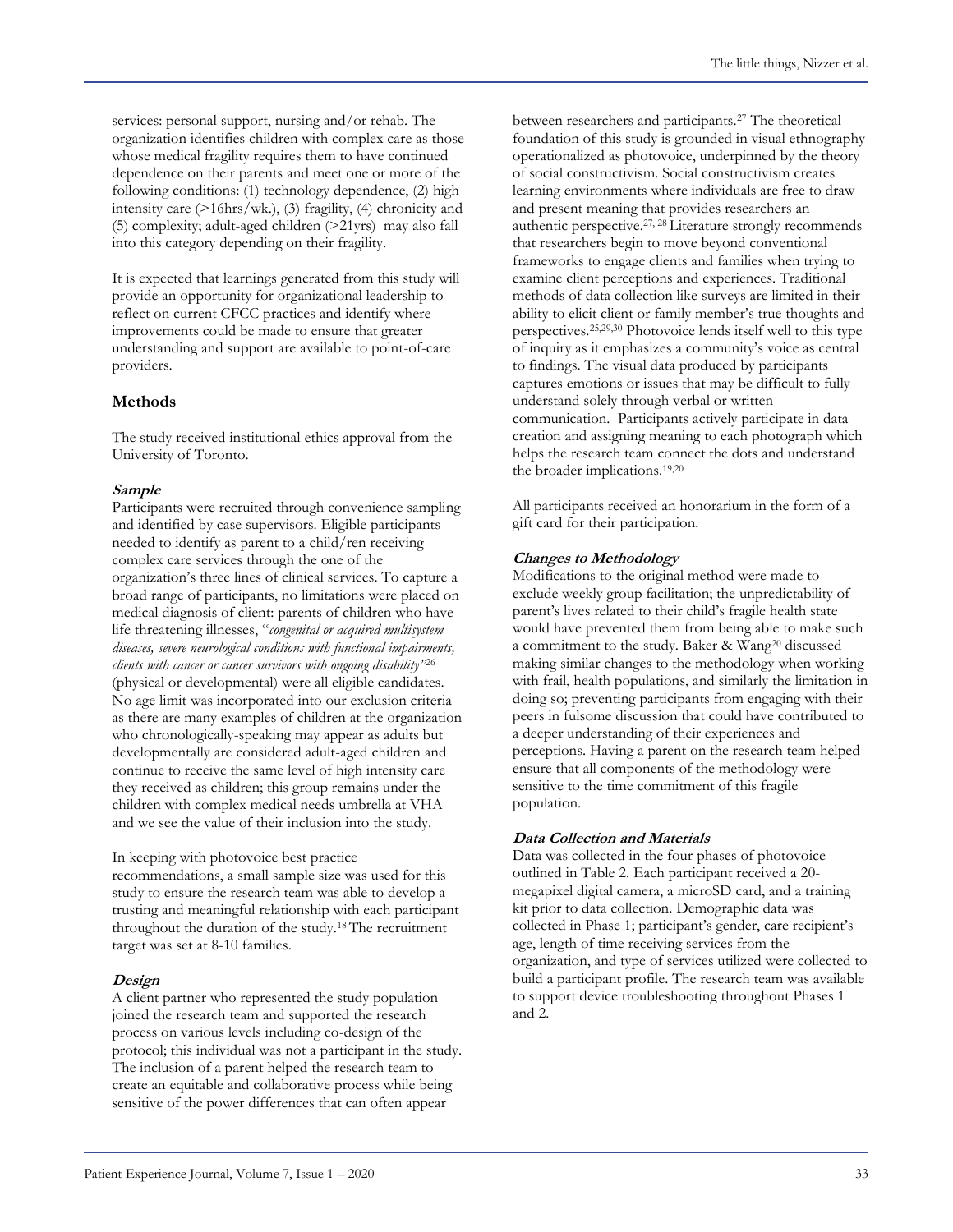#### **Table 2. Four Phases of Photovoice**

| <b>Photovoice Phase</b>                      | <b>Phase Description</b>                                                                                                                                                |  |  |  |  |  |
|----------------------------------------------|-------------------------------------------------------------------------------------------------------------------------------------------------------------------------|--|--|--|--|--|
|                                              | Participants were invited to attend a group meeting with the research team to receive and<br>review study materials. At this meeting the research team provided:        |  |  |  |  |  |
|                                              | • A review of the purpose of the study and the informed consent forms                                                                                                   |  |  |  |  |  |
|                                              | Demographic information on care recipient collected                                                                                                                     |  |  |  |  |  |
|                                              | Training on how to take pictures using the digital camera                                                                                                               |  |  |  |  |  |
| Phase 1: Photography<br>and Ethical Training | A review of ethical considerations around taking photographs in the community using a<br>guide to ethical photovoice research <sup>29</sup>                             |  |  |  |  |  |
|                                              | A participant brochure, that included an overview of the study goals, and guiding<br>$\bullet$                                                                          |  |  |  |  |  |
|                                              | questions to help anchor their point-of-view throughout study.                                                                                                          |  |  |  |  |  |
|                                              | Participants were granted permission to use their own digital cameras, however, a microSD                                                                               |  |  |  |  |  |
|                                              | memory card with a corresponding ID was still issued to ensure that the content generated                                                                               |  |  |  |  |  |
|                                              | for the study remained private. Individuals who could not attend the meeting were provided                                                                              |  |  |  |  |  |
|                                              | a one-on-one meeting at their home by a member of the research team.                                                                                                    |  |  |  |  |  |
|                                              | Participants were given three to four weeks to take photographs. No limitation was set on the                                                                           |  |  |  |  |  |
| Phase 2: Photography                         | number of pictures participants could take. Members of the research team were in-touch with                                                                             |  |  |  |  |  |
| Assignment                                   | participants at the two-week mark to check in, provide any troubleshooting support and                                                                                  |  |  |  |  |  |
|                                              | schedule interviews.                                                                                                                                                    |  |  |  |  |  |
|                                              | In-depth, audiotaped interviews were conducted to examine photographs in more detail. The                                                                               |  |  |  |  |  |
|                                              | interviews were one-on-one with the participant and a member of the research team. The<br>interviews were semi-structured and guided using the PHOTO caption worksheet. |  |  |  |  |  |
| Phase 3: Interviews                          | Participants created captions for up to five pictures that most accurately represented their                                                                            |  |  |  |  |  |
|                                              | perception and experience of CFCC; these pictures would be exhibited and used for                                                                                       |  |  |  |  |  |
|                                              | knowledge translation purposes. Participants were finally invited to attend and present their                                                                           |  |  |  |  |  |
|                                              | work at the community exhibit at the end of the study.                                                                                                                  |  |  |  |  |  |
|                                              | At the end of the study an exhibit was held to present participant's photographs to community                                                                           |  |  |  |  |  |
| Phase 4: Community                           | members and organizational leaders at VHA Home HealthCare. Participants had an                                                                                          |  |  |  |  |  |
| Exhibit                                      | opportunity to interact with attendees and reflect on their work.                                                                                                       |  |  |  |  |  |

#### **Data Analysis**

Data analysis was guided by the DEPICT method<sup>31</sup> of qualitative analysis and supported by two research students who did not have any insider preconceptions about the study population. Analysis was completed over five stages with frequent group meetings. The first stage involved dynamic reading of the transcripts by each member, isolating concepts or patterns. The second stage involved a group meeting to present and discuss concepts and patterns and collaboratively identify relationships to create themes; a preliminary codebook was developed to organize categories and sub-categories with descriptors to be used in the coding process. Next, careful line-by-line coding of interview transcripts was completed using the codebook; where necessary, updates were made to the codebook after group discussion. Images were clearly referenced in transcripts and were tagged with a suitable code. The fourth stage of analysis included inclusive reviewing and summarizing of themes; the coded data in each category was re-reviewed, taking note of key quotes and images to compile a summary for each category for a final analytical review. At the final review stage group members deliberated and reflected on the content,

revisiting the objectives. A discussion was held until consensus was reached to finalize emerging themes.

Descriptive analyses were applied to summarize and describe the data collected regarding participant demographics and CFCC education activity within the organization.

#### **Findings**

#### **Participants**

Seven parents; six female primary caregivers (85.7%) and one male primary caregiver completed all phases of the photovoice protocol. The mean age of children being cared for by participants was 16.6 years (range: 11 mos-33 years); one participant cared for a complex adult-aged child (>21yrs). On average, a parent and child had been receiving VHA services for 5.5 years (median length of service: 8 months, range: 3 mos-14 years). Most participants cared for one child with complex needs; one parent had two children receiving complex care from VHA. Participant and child characteristics are presented in Table 3.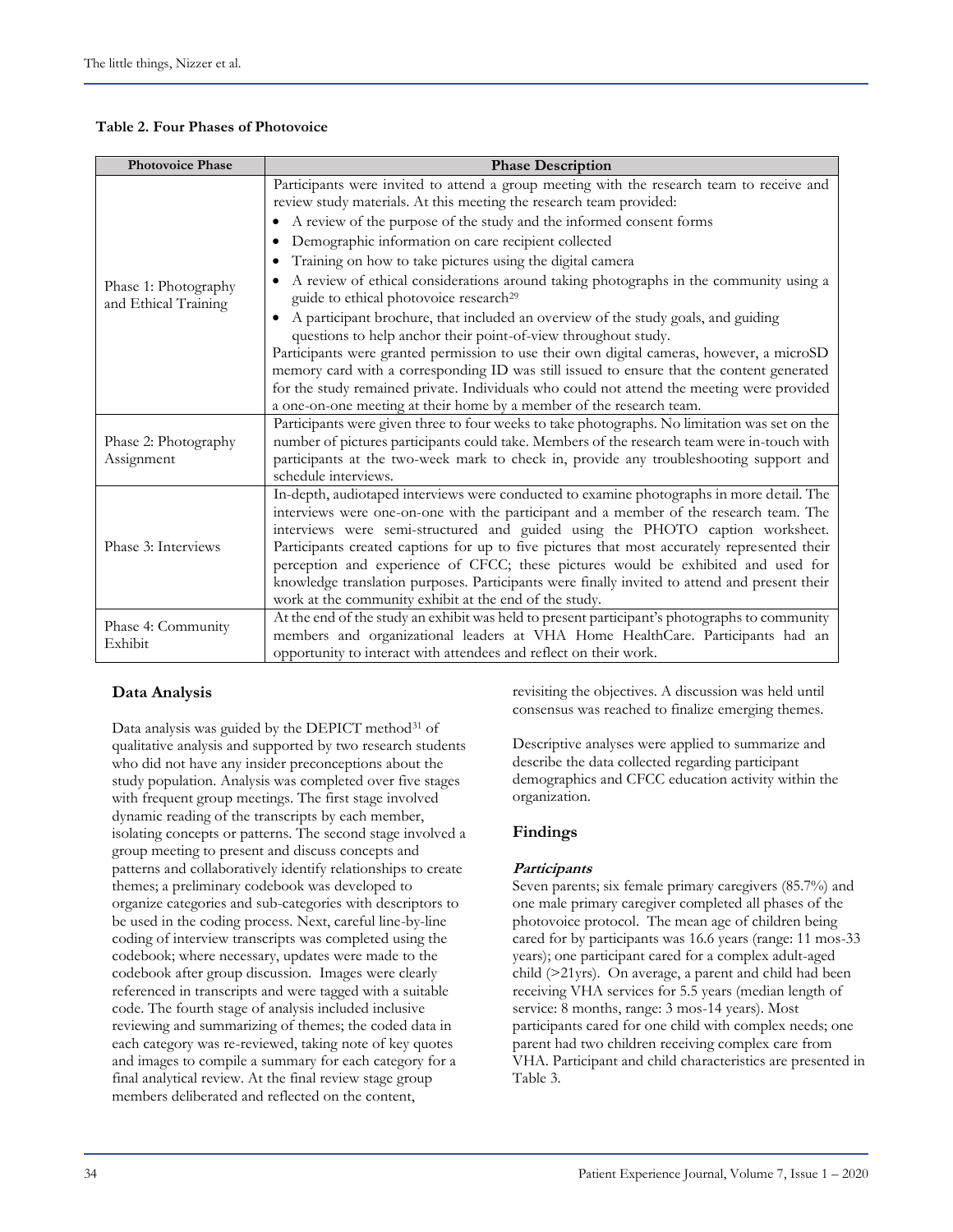**Table 3. Participant and Child Characteristics**

| Characteristic                              | Frequency<br>$($ %)<br>$n=7$ |  |  |
|---------------------------------------------|------------------------------|--|--|
| <b>Gender of Parent</b>                     | parents                      |  |  |
| Female                                      | (85.7)<br>6                  |  |  |
| Male                                        | (14.2)<br>1                  |  |  |
| Age of Child Receiving Care                 |                              |  |  |
| $0-6$ years                                 | 2<br>(25.0)                  |  |  |
| $7-16$                                      | 2<br>(25.0)                  |  |  |
| $17 - 33$                                   | 4 $(50.0)$                   |  |  |
| Length of Services Received by Organization |                              |  |  |
| $0-1$ years                                 | (50.0)<br>4                  |  |  |
| $10+$ years                                 | (50.0)<br>4                  |  |  |
| Type of Service Utilized                    |                              |  |  |
| Personal Support Worker (PSW)               | 8<br>(100)                   |  |  |
| Nursing                                     | 3<br>(37.5)                  |  |  |
| Rehab Provider (Occupational Therapist)     | (50.0)<br>4                  |  |  |

Over 100 photographs were generated throughout the course of the study. Each family contributed five to seven pictures that most represented their understanding and experience of CFCC; 50 photographs were submitted altogether. Ultimately, photographs and interviews helped the research team understand what matters most to this

**Figure 1. That Little Touch: Photograph of a PSW and client holding hands symbolizes the bond between provider and child**



caregiver population through seven core themes (see Table 4). We refer to these themes as '*the little things'* of clientand family-centred care, to emphasize the layer of nuance that is brought to our understanding of viewpoints shared by participants.

# **Theme 1: Provider Qualities and Relationship**

The qualities and relationships created between families and point-of-care providers accounted for the greatest number of photographs taken by participants. Parents described their experiences with phenomenal providers

who were able to forge special bonds with their children when describing CFCC. Being a skilled and competent point-of-care provider was described as very important to parents, but equally as important to them was the ability to create meaningful relationships with the family. To achieve this, participants added that it takes trust, patience and love.

*"There's a real connection that takes place, she treats her like her sister. You don't realize it, but when you have had so many people coming through your home, it's very stressful, but these are the little things you remember."* [ID76]

Great point-of-care providers are regarded like members of the family and parents saw this as a special achievement in care. Despite the challenges of the job, parents felt that when providers showed love and care in the home it always left a lasting impression. As seen in Figure 1, the photographs that were taken by participants around this theme reflected a tenderness and bond between providers and their clients; an integral component of CFCC.

# **Theme 2: Beyond the Care Plan**

Parents described many instances in which their point-of care provider was flexible and went beyond their job description to use some of their care visit to do something beyond the list of clinical tasks they were required to complete. Going beyond the care plan was depicted as an activity that gave new experiences to clients; something that could be fun to break-up the monotony of their sometimes-sedentary lives or taking initiative to complete a household task that needed immediate attention. Parents used words like "flexible," "initiative" and "creativity" to describe those experiences they had when their providers went above and beyond the care plan during a visit. By being flexible in their duties, providers shifted from taskoriented to client-centred. Figure 2 represents this concept of being flexible and showing initiative during a care visit to include a fun activity.

**Figure 2. Wherever they need to go, and they go. This photograph of a bus represents going beyond the care plan** 

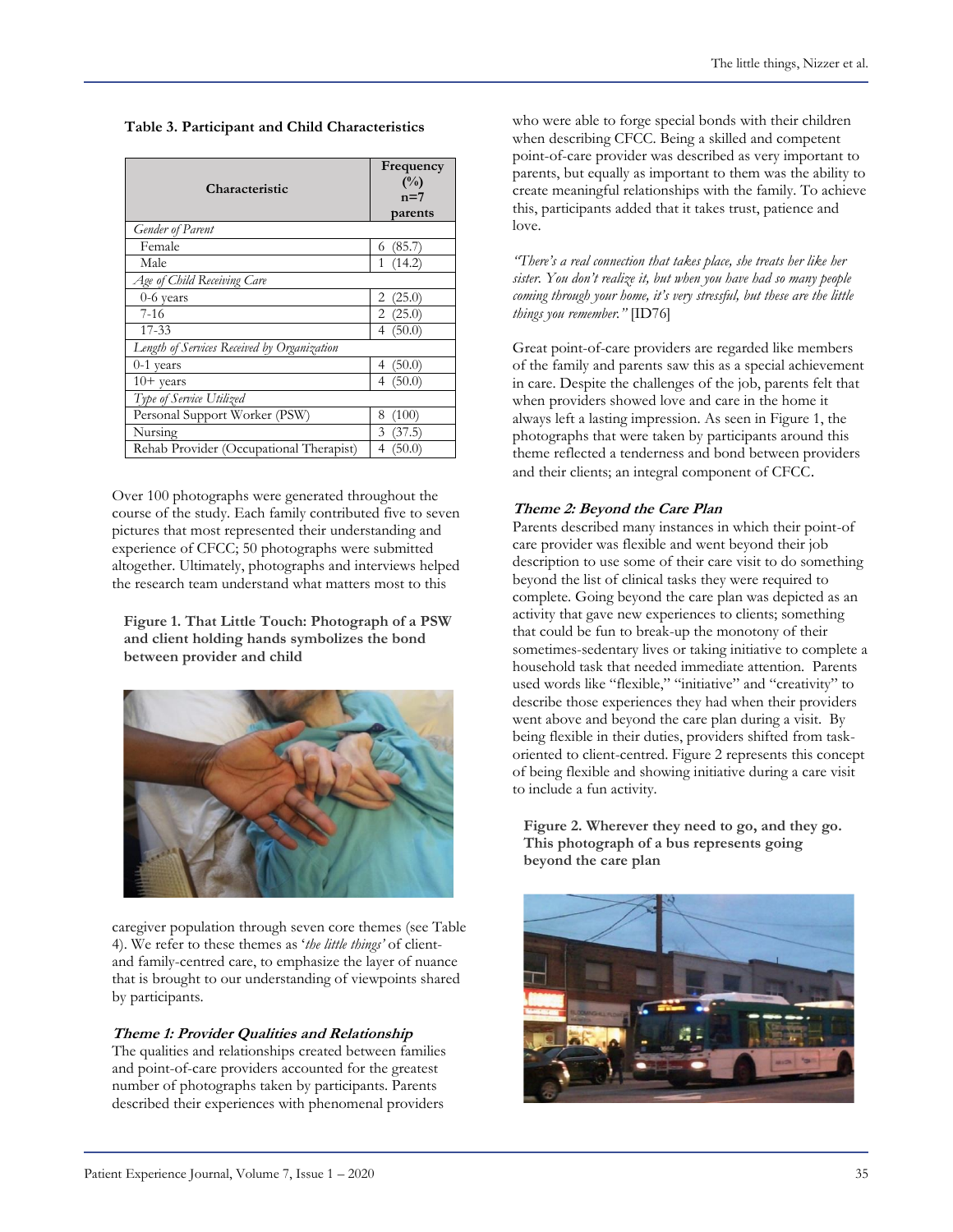| <b>Themes and</b><br><b>Sub-Themes</b>     | # of<br><b>Images</b> | <b>Examples from interview transcripts</b>                                                                                                                                                                                                                                                                                                                                                                                                                                                                                                                                                                                                                   |  |  |  |  |
|--------------------------------------------|-----------------------|--------------------------------------------------------------------------------------------------------------------------------------------------------------------------------------------------------------------------------------------------------------------------------------------------------------------------------------------------------------------------------------------------------------------------------------------------------------------------------------------------------------------------------------------------------------------------------------------------------------------------------------------------------------|--|--|--|--|
|                                            |                       | "There's a real connection that takes place, she [the PSW] treats [my daughter] like a sister."                                                                                                                                                                                                                                                                                                                                                                                                                                                                                                                                                              |  |  |  |  |
| Provider<br>Qualities and<br>Relationships | 15                    | "Doing a craft. This is an example of a PSW coming in and doing other activities that are important to<br>Jim. They are both happy. I want them [PSWs] to feel good about coming here and working with him.<br>"It's like when you are in school. If the teacher is good and trying to help you out, you are happier to go<br>every day. But if [the teacher] is just not good, she's not helping you, you don't feel good to go to school."<br>"It's like she [PSW] is a teacher, friend and a worker."                                                                                                                                                     |  |  |  |  |
|                                            |                       | It's relief for me because I find that I'm always rushing in the mornings. I'm like that crazy mother in the<br>morning because I need to get him outside by a certain time to get the bus, and I got to prepare his lunch.<br>So, with this picture, I took it because I didn't need to do that. And I found that I was always rushing<br>whenever I'm giving him his breakfastbut with her here, I find that she's able to take her time. And he<br>can be a bit difficult during feedings. But for her, she's very patient, I find, so I appreciate her patience."                                                                                        |  |  |  |  |
|                                            |                       | "You don't realize it, but when you have had so many people coming through your home, it's very<br>stressful, and there's little things I remember, like one time I asked somebody to make scrambled eggs for<br>my daughterand I could tell that the heart wasn't in it when she was making them. I feel that like with<br>food and care; everything has to have love in it. And if it doesn't, I don't want it. It doesn't work for me,<br>because I want the best for my daughter. And I want people that love her and that are able to have that.<br>So little things like that I remember just noticing. It's really just doing things with you heart." |  |  |  |  |
|                                            |                       | This is the first-time having spaghetti. And she was having a blast. The occupational therapist might<br>have been there to help me through her eating. She's been such a help. She's [available] by phone, by<br>emailsand I know that she has kids of her own. So, she gives me tips. And not just on the occupational<br>therapy side, but just in general. So, we've built a relationship."                                                                                                                                                                                                                                                              |  |  |  |  |
| Beyond the<br>Care Plan                    | 7                     | "We talked about J having something to do and so she helps him with writing his name. That is not her<br>job, right? But the bathing and changing, it takes 30-45 minutes and there's an hour she's here."                                                                                                                                                                                                                                                                                                                                                                                                                                                   |  |  |  |  |
|                                            |                       | "I'm always the one holding his hand to take him outside to the school bus. And I just found it interesting<br>how she just took the initiative to do it instead of relying on mefor once, I didn't have to do this."                                                                                                                                                                                                                                                                                                                                                                                                                                        |  |  |  |  |
|                                            |                       | "The city is not always easy to get around in a wheelchair, but part of planning for J, is figuring out what<br>stations are wheelchair accessible. So, we've got to research, it's an added step that you take into account.<br>But really the nurses who are responsible for him try to plan out the steps, they take that on, which I<br>think is great."                                                                                                                                                                                                                                                                                                 |  |  |  |  |
|                                            |                       | "We had a nurse once who came to me and said this side bag on his wheelchair was ripping. She had a<br>needle and thread to sew it. Now that would not be in any nurse's job description, but she saw it needed<br>to be done and again, that's the right thing to do."                                                                                                                                                                                                                                                                                                                                                                                      |  |  |  |  |
| Consistency                                | 4                     | "Consistency is important for [my daughter] and for us because we are planning the whole day. If<br>somebody new comes in, we can't make plans, it's hard for us. Now I have to explain everything again."                                                                                                                                                                                                                                                                                                                                                                                                                                                   |  |  |  |  |
|                                            |                       | "She needs two people for the bath. To take her in to the bathtub. It actually hurts me to see her taking a<br>bath. Oh, it's very difficult because I can't just have anybody giving her a bathshe's all bonesand you<br>cannot put her in a chair with her back touching it without a lot of padding there. So, if there's no<br>padding there, she'll come out of there like she did one day, all red and scratched up, and it's horrible. It's<br>painful and it's horrible, if it's not done right, it's very upsetting."                                                                                                                               |  |  |  |  |

# **Table 4. Overview of emergent themes and corresponding images and text**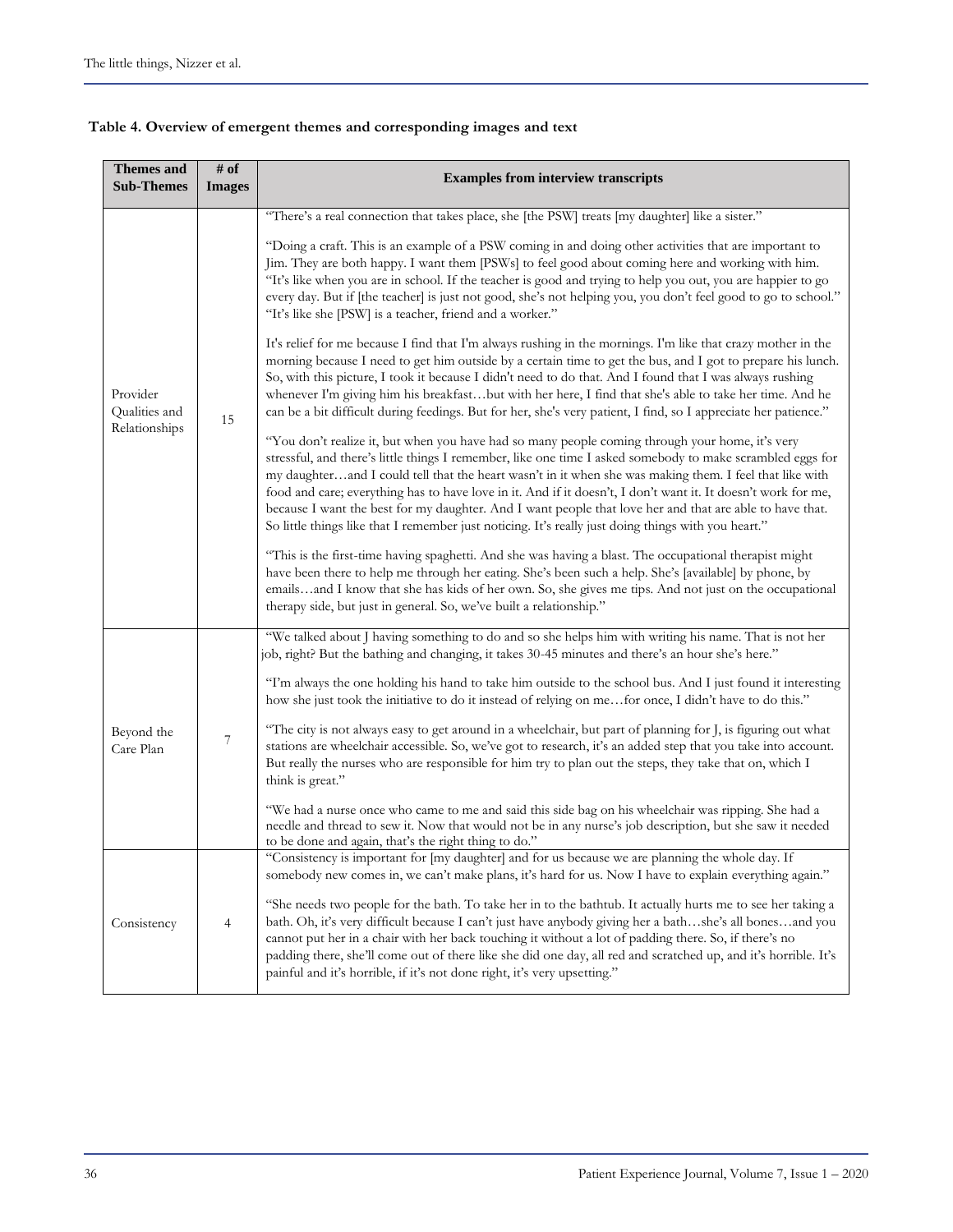| <b>Themes and</b><br><b>Sub-Themes</b>                                  | $\#$ of<br><b>Images</b> | <b>Examples from interview transcripts</b>                                                                                                                                                                                                                                                                                                                                                                                                                                                                                                                                                                                                                                                                     |  |  |  |  |
|-------------------------------------------------------------------------|--------------------------|----------------------------------------------------------------------------------------------------------------------------------------------------------------------------------------------------------------------------------------------------------------------------------------------------------------------------------------------------------------------------------------------------------------------------------------------------------------------------------------------------------------------------------------------------------------------------------------------------------------------------------------------------------------------------------------------------------------|--|--|--|--|
| Communication<br>a. Between<br>providers and<br>families/client         |                          | "I always want to know, 'Did she eat much? What did she eat? How much? So those are<br>communication things. It's all communication between the caregiver and us that should happen."<br>"If my PSW is not going to make it because of an emergency I get a phone call from the office and<br>they time they call you isn't the greatest because they call you at 3:25pm to say they they're not going to<br>be here for 4pm. Well that's not good for us."                                                                                                                                                                                                                                                    |  |  |  |  |
| b. Between family<br>and the<br>organization<br>c. Between<br>providers | 5                        | "The OT and PSW have met once. The OT was kind of telling her [the PSW] how to look for cues<br>when she's done, how to feed her, never to force-feed her, and really some exercises that I've been<br>doing with her as well. And I think that that was a great thing to do. It just kind of happened by fluke.<br>They just overlapped. For clients that also have an OT, any other services with VHA, it would be<br>beneficial for everyone to get together. So. everyone's on the same page and kind of work together on<br>their client.                                                                                                                                                                 |  |  |  |  |
| Respect Our<br>Home                                                     | $\overline{4}$           | "People sometimes don't remember that this is his home and his room and it's really important to<br>make sure that it stays neat. And that garbage is not left around."<br>"Patches [the dog]; she is a part of our family."                                                                                                                                                                                                                                                                                                                                                                                                                                                                                   |  |  |  |  |
|                                                                         |                          | "That's his bed. On that particular day the nurse actually did make his bed and kept his room nice and<br>neat and clean. And I think that's really important. Especially for the next person coming in. In many<br>cases, the nurses don't clean up after themselves, so it's just kind of left there and it accumulates. So<br>that's really important."                                                                                                                                                                                                                                                                                                                                                     |  |  |  |  |
| Dignity                                                                 | 7                        | "It's all about remembering that there is a person at the other end of service."<br>"This is putting away dishes; part of his routine. Sometimes she [the PSW] will help him if there's a lot<br>and she'll just put a few things away and help him. But, usually he does it on his own. So that makes<br>him feel- I like him to feel useful in the house, so it's not just the caregiver, it's also he's participating."<br>"She is trying to help J to put properly his food towards his plate independently. She is teaching him to<br>be more independent. For me if he can eat by himself, bite finger food, it's excellentshe is<br>encouraging him to do things independently as he is getting older." |  |  |  |  |
|                                                                         |                          | "Obviously their [nurse's] skills are important and their comfort level with managing his fragility and<br>his unpredictability. But also, remembering first and foremost, he's a person and you have to interact<br>with him as a person."                                                                                                                                                                                                                                                                                                                                                                                                                                                                    |  |  |  |  |
| "Put Yourself in<br>Our Shoes"<br>Empathetic<br>Intelligence            | $\overline{4}$           | " put their self in our shoes. I guess people don't understand this if it's not related to their family.<br>Unless they've experienced this, they don't know what you really have to go through or how chaotic it<br>$is.$ "                                                                                                                                                                                                                                                                                                                                                                                                                                                                                   |  |  |  |  |
|                                                                         |                          | "It shows the scar in more depth. The grooves, and where the lines were, in case her heart failed. But<br>this one, I look at it, and she's come such a long, long, long way. And it's just emotional to see this<br>because of what she's all been through."                                                                                                                                                                                                                                                                                                                                                                                                                                                  |  |  |  |  |
|                                                                         |                          | "I think people need to see that they're working with very fragile people. The fragility of her situation<br>and being sensitive to that is important. They [staff] have to be very sensitive. And they need to<br>understand how to be sensitive in the home."                                                                                                                                                                                                                                                                                                                                                                                                                                                |  |  |  |  |
| Additional<br>Learnings about<br>what care means<br>to families         | 4                        | "She comes during a critical time and it's a relief, it makes those days go so smoothly. I don't feel that<br>pressure on my shoulders.                                                                                                                                                                                                                                                                                                                                                                                                                                                                                                                                                                        |  |  |  |  |
|                                                                         |                          | "She wouldn't be the way she is if [the organization] wasn't around to help."<br>"You [parents] have to be more open towards workers coming in, embracing them, whoever they are,<br>of any culture whatsoever. And the workers should be embracing the client."                                                                                                                                                                                                                                                                                                                                                                                                                                               |  |  |  |  |

# **Table 4. Overview of emergent themes and corresponding images and text (continued)**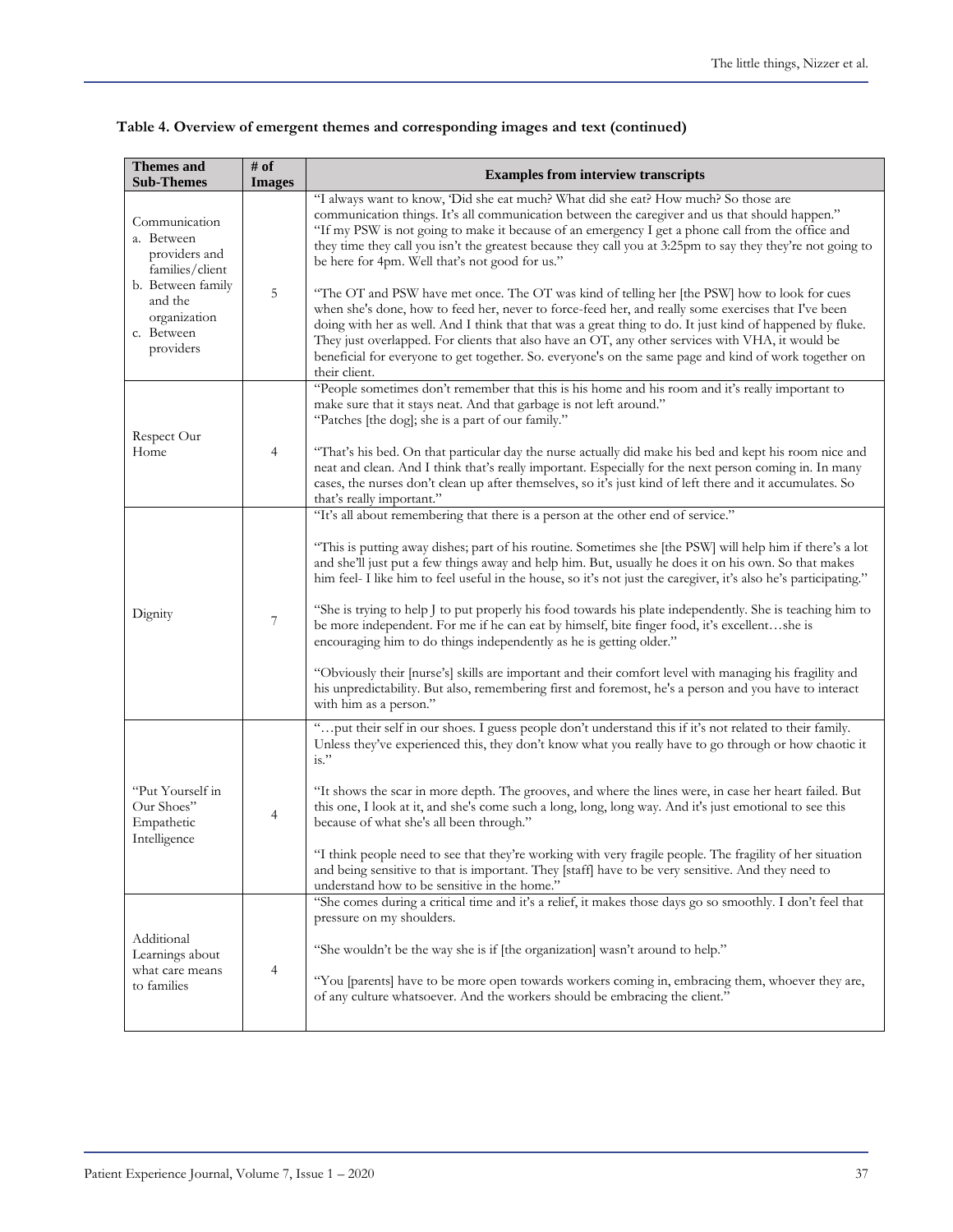#### **Theme 3: Consistency**

When offering insight into their daily lives, parents detailed the specificity and complexity of their children's medical care. They emphasized the need for consistency and routine, particularly when it came to their point-of-care providers. Providers who had been with their families for several years knew the particulars of the children's care needs and their routine. This put parents at ease and allowed them to continue their precisely scheduled days without worrying that something would be missed.

*"When [her regular PSW] is here, I know it's going to be done right because she knows what to do. When she was on vacation, the other two didn't have the experience and I needed to be there just to make sure that it was being done right."* [ID71]

When frequent changes to schedules and providers occurred, it disrupted the entire household. Parents reported having to cancel other obligations to dedicate time to explaining pertinent details around care all over again, often having to monitor the care to ensure proper procedures were followed. Figure 3 captures an example of a highly sensitive task that required a specific protocol, only performed well when the family's permanent providers are there for the visit. When those providers are not available, this causes a great deal of stress on the household.

*"Consistency is important for her and for us because we are planning the whole day. If somebody new comes in, we can't make plans, it's hard for us. Now I have to explain everything. You're basically doing it all again because you have to show them what's the routine. It's the whole teaching process all over again and if my other daughter has practice after school, forget about it."* [ID73]

**Figure 3. Bath Day. This photograph of PSWs giving a bath represents how lack of consistency can cause a great deal of stress during very highrisk tasks**



#### **Theme 4: Communication**

For many parents, good communication was vital. Three facets of good communication were outlined by parents (1) parent and provider communication (2) parent and organization communication and (3) provider to provider (interprofessional) communication. Many parents spoke positively about the communication between their current point-of-care providers and themselves, explaining that open and honest dialogue between them was essential to care (see Fig. 4).

Parents also spoke honestly about their frustrations with poor communication, particularly when providers could not make a shift and the families are notified at the "last minute" by the organization's customer service teams. They expressed that they are working tirelessly to balance competing demands and are bound to strict schedules; transparent communication and timely notice gave them enough time to plan and make adjustments. As explained by one family, late notification was often devastating and could throw their entire days into disarray and/or put their child at risk.

*"I get a phone call on my cell [from the office] and the time when they call you is not the greatest because they call you at 3:25pm to say that they're not going to be here for 4pm. Well, that's not good for us. Because we could be at work or something like that and nobody would be home, we need that information earlier."* [ID73]

Lastly, communication exchange between the entire care team, including different professionals, was highlighted as a noteworthy facet of CFCC. A few parents received more than one service from VHA and described how impactful open communication and exchange of information

**Figure 4. Getting a report. This photograph of a parent, provider and child represents the importance of communication between provider and parent**



between interprofessional providers was on the care of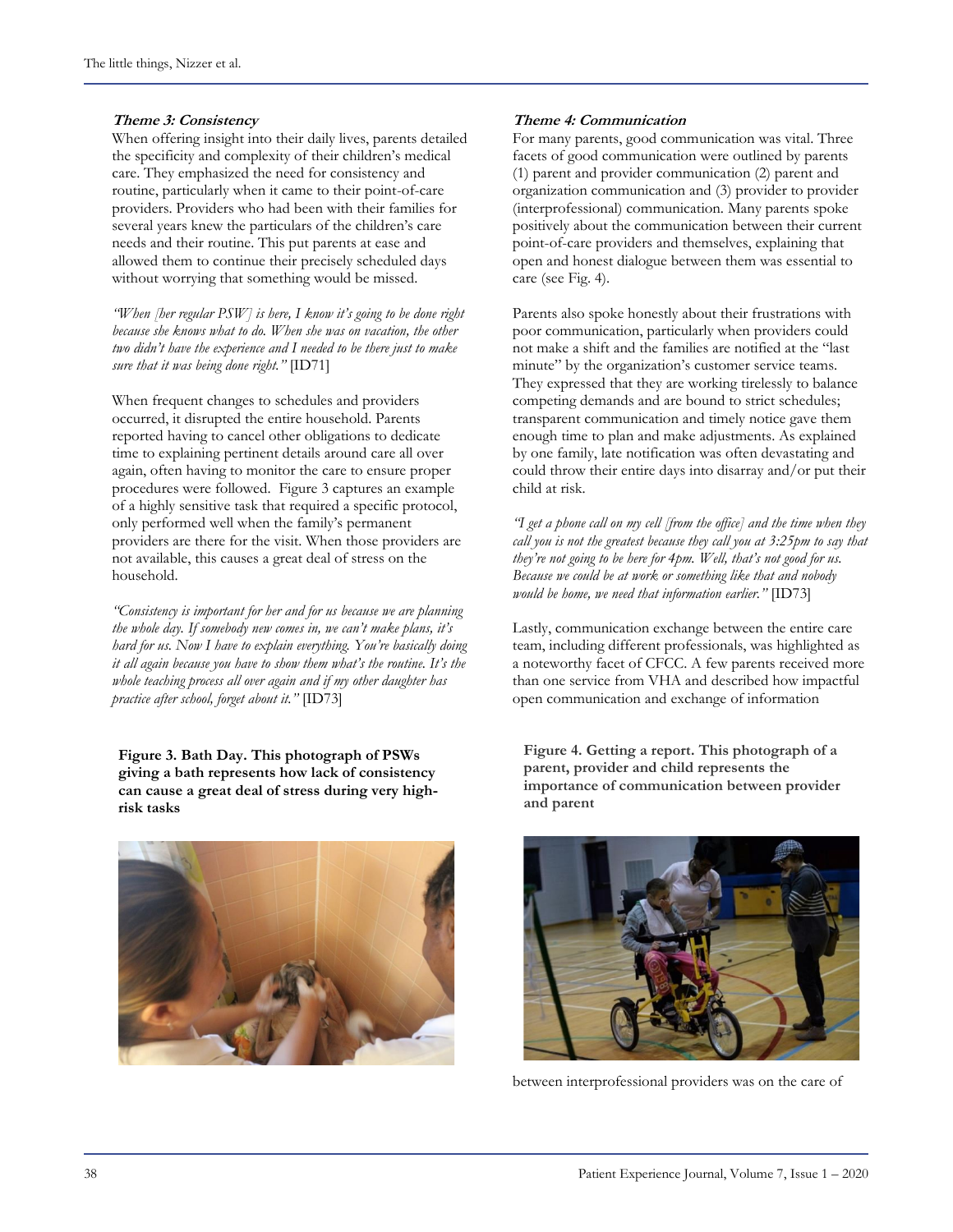their child; this in turn strengthened the parent's confidence in the organization.

*"The OT and PSW have met once. The OT was telling the PSW how to look for cues, how to feed her…and I think that's a great thing to do. For clients that also have other services, it would be beneficial for everyone to get together. So, everyone's on the same page and works together."* [ID80]

#### **Theme 5: Respect Our Home**

Parents expressed that having care at home could be challenging at times because of the clinical transformation that takes place. Parents felt that providers could be insensitive to this and dismiss the comfort, security and values that they worked hard to maintain for the entire household. They felt that when point-of-care providers enter a client's home they needed to consider how to balance respect towards the environment while also providing quality care. One way to achieve this was expressed through the idea of cleanliness and waste management. Because many of the children received care in different areas of the home, keeping things tidy was important. Some parents described that seeing their home free of care-related clutter gave them and their child a sense of order and a semblance of normalcy in their sometimes-chaotic environment (see Fig. 5).

*"People sometimes don't remember that this is his home and his room and it's really important to make sure that it stays neat. And that garbage is not left around and that nurses or PSWs clean up after themselves… [my son] doesn't make a mess, but the people around him might and it's important to just clean up after." [ID71]*

Respecting the home also meant respecting the entire household, including pets. Pets were considered members of the family and parents emphasized the importance of

**Figure 5. His Bed. This photograph of a child's bed neatly made represents the importance of respecting home environment where care is provided** 



providers being aware of this prior to coming to their homes (see Fig. 6). If providers reacted unfavourably towards pets in the home, it adversely affected the relationship with the family and could lead a family to ask for a different provider.

*"You can't be afraid of Remy, he's a part of the family and requires just as much attention and care as everyone else."* [ID78]

#### **Figure 6. Remy the dog.**



#### **Theme 6: Human Dignit***y*

Parents spoke passionately about honoring the dignity and abilities of their children as an integral part of their understanding of CFCC. They expressed the importance of everyone seeing their child/ren as individuals not defined by their limitations. Figure 7, a picture of the sky, represents a participant's wish for her son to be viewed as a person with opportunities and possibilities.

*"He's not simply a tube to be fed or a body to put medication into…it's all about remembering that there is a person at the other end of service."* [ID79]

#### **Figure 7. Sky's the limit. This photograph of the sky represents the idea of client dignity**

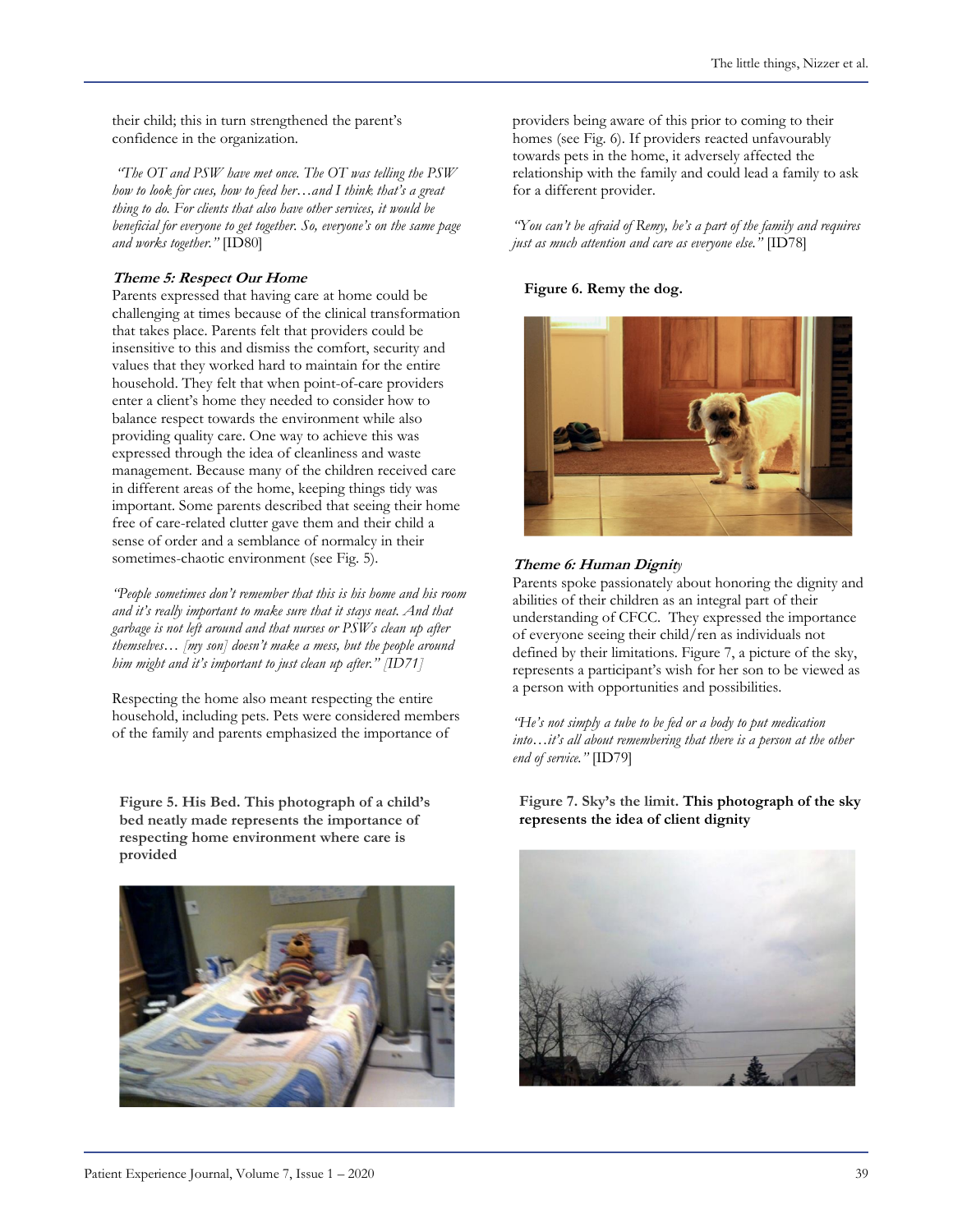By offering these client's choices in their lives, speaking with and not down to, and including them in care not only created opportunities for autonomy and independence but also allowed for positive social interactions that build their confidence for the future.

*"There was a nurse who took [my son] into a health and beauty store, and they just went through smelling the different shampoos. He is non-verbal but his nurse asked him, 'Do you like that smell? Do you like this smell? and they'll go and help him choose a scent."*  [ID79]

#### **Theme 7: Put Yourself in Our Shoes**

Participants reflected on their lives caring for their children and spoke to the acute stress they experienced supporting their child through different crises, hospitalizations and illnesses. Parents who had been caregiving for over 10 years and those who were relatively new and adjusting to the changes shared similar experiences. Other reflections from participants included what it was like caring with minimal or no assistance and the difficulties of relating to other parents. Parents expressed that opportunities for relief were infrequent and the impact of stress could manifest in many ways affecting them physically and emotionally.

Parents took photographs like Figure 8 to emphasize the importance of providers understanding the fragility of every situation they walked into and recognizing that there is often much more going on at home than meets the eye. To them, CFCC also meant taking the time to understand the family situation and having emotional intelligence. A parent explained that one 'little thing' providers could do to be more empathetic in the home was to not take the occasional negative interaction between them personally, explaining that sometimes, she could be having a bad day that contributed to her negative mood.

**Figure 8. Her back. This photograph of a client's back showing bones protruding is meant to represent the the emotional and physical fragility in the home**



*"I was so overwhelmed with her medication and her recovery from open-heart surgery. I was wary of people just coming over." [ID80]*

*"I think people need to see that they're working with very fragile people. The fragility of her situation and being sensitive to that is important. And [providers] need to understand how to be sensitive in the home. They also have to understand that I've been dealing with this for 10 years, and this is the hardest thing ever. You can't even image as a mother what I've had to go through and what it means to see my daughter like this."* [ID78]

Additional learnings were uncovered through the one-onone interviews that were important representations of what receiving care meant to parents. A few photographs opened up dialogue that helped researchers understand that families are very appreciative of the care they receive and that there is a large dependence on services in order to cope with their present situations. These additional insights into homecare help ground our understanding of client experience and are an excellent reminder of the vital work that is done by homecare providers.

The themes that emerged through photovoice were compared with the core principles of CFCC education at VHA Home HealthCare to determine if what is taught in the classroom to point-of-care providers is aligned with the perspectives and experiences of paediatric clients and families. We see alignment occur across four areas: (1) Respect (2) Human dignity (3) Timeliness as it refers to communication and (4) Consistency (see Table 5). The areas in which alignment is unclear, are indicators of where VHA can focus improvement efforts.

Finally, we were able to achieve our desire for community engagement through hosting several community exhibits for organization leaders and community members. The exhibits allowed for key decision makers to reflect and engage with clients in a new and meaningful way. Several participants were able to attend the exhibit and expressed their gratitude for the opportunity. Afterwards, a parent who participated in the study suggested that we create a digital and hardcopy photobook to disseminate findings and improve education efforts.

#### **Discussion**

By the weaving of participant's photographs and one-onone discussion, we have come to describe the experiences and perceptions of client- and family-centred care through the expression *'the little things.'* '*The little things'* is a colloquial phrase that was used by a parent to explain what mattered most to her during care of her child; the small, nonclinical, practical gestures by point-of-care providers that reflected a truer essence of CFCC. Through examples shared by participants, we see *'the little things'* reflected in all of the identified themes: (1) Provider Qualities and Relationships (2) Going Beyond the Care Plan (3)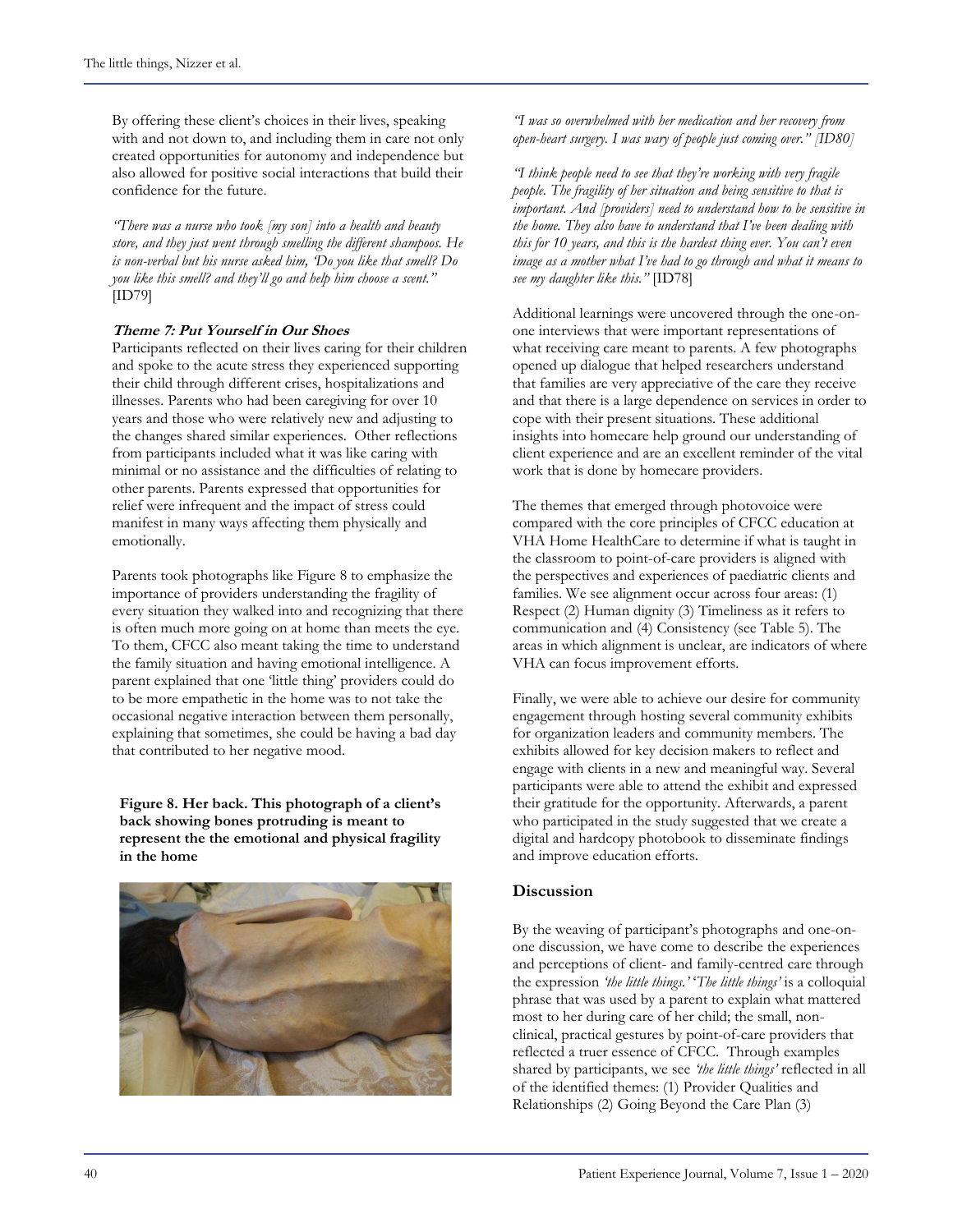| <b>VHA Client-and</b><br>Family-Centred<br><b>Care Teaching</b><br>Principles | <b>Photovoice Themes</b>                  |                         |             |               |                     |         |                              |  |
|-------------------------------------------------------------------------------|-------------------------------------------|-------------------------|-------------|---------------|---------------------|---------|------------------------------|--|
|                                                                               | Provider<br>Qualities and<br>Relationship | Beyond the<br>Care Plan | Consistency | Communication | Respect<br>Our Home | Dignity | Put Yourself<br>in Our Shoes |  |
| Respect                                                                       |                                           |                         |             |               |                     |         |                              |  |
| Human Dignity                                                                 |                                           |                         |             |               |                     |         |                              |  |
| Clients are Experts for<br>their own Lives                                    |                                           |                         |             |               |                     |         |                              |  |
| Clients as Leaders                                                            |                                           |                         |             |               |                     |         |                              |  |
| Clients' goals coordinate<br>care of the healthcare<br>team                   |                                           |                         |             |               |                     |         |                              |  |
| Continuity and<br>Consistency of Care and<br>Caregiver                        |                                           |                         |             |               |                     |         |                              |  |
| <b>Timeliness</b>                                                             |                                           |                         |             |               |                     |         |                              |  |
| Responsiveness and<br>Universal Access                                        |                                           |                         |             |               |                     |         |                              |  |

**Table 5. Comparison of VHA CFCC education principles and themes emerged from photovoice**

Consistency (4) Communication (5) Respect for the Home (6) Dignity and (7) "Put Yourself in Our Shoes" (emotional intelligence). Simply put, parents want pointof-care providers who are kind, consistent and care about the impact they make on their client's life; are willing to be flexible with their time to ensure that their young clients have a rich and purposeful life while being sensitive to the challenges and stressors family's experience. Clients and families are *"not asking for the moon,"*<sup>32</sup> when it comes to receiving client-centred care; their expectations are reasonable and achievable.

We find some commonalities between our homecarespecific results with other Ontario-based healthcare institutions that have published documents related of CFCC. The RNAO in its most recent best practice guideline established a set of CFCC themes-developed by an expert panel of professionals, clients and families. We see congruence in themes around the need to build therapeutic relationships between providers and families, knowing the whole person, emphasizing that a person is not defined by their health condition and finally effective communication and consistency.<sup>5</sup> Similar themes are reflected in works released by other homecare organizations, that build on these concepts and include the importance of provider empathy as a component of CFCC.<sup>3</sup> Some of the perspectives from our study are also reflected in studies that focus on the experiences of senior caregivers in homecare. In a study by Fraser et al.,<sup>23</sup> they discovered that provider qualities and relationships played

a large role on the overall homecare experience for clients and caregivers.

The differences between parents' perspectives and the current CFCC education principles could be explained by the absence of consultation with clients and families at the time of content development. An apparent gap our findings demonstrate is around timely communication between clients and the organization's customer service centre– emphasizing that CFCC does not stop at the point-of-care and all organizational employees can benefit from CFCC education. These knowledge gaps can be bridged between organizations and clients by creating opportunities to co-design education content for providers. Clients and families bring valuable perspectives to the education of health professionals, specifically being able to contribute to the teaching principles around soft skills and real-life application of clinical skills.<sup>33</sup>

Since ambiguity around what CFCC means and how it is operationalized remains today, 1, 2 these findings could help point-of-care providers contextualize CFCC in a way that helps them see what is meaningful to families. Photography is an arts-based knowledge transfer tool that leaves impressions on our psyche- it taps into an emotional facet that cannot be easily forgotten. These tools can easily be incorporated into teaching environments while being sensitive to different learning styles. For organizations to deliver on their commitment to CFCC, it is vital for point-of-care providers to fully embrace this philosophy.<sup>2</sup> The inclusion of participants'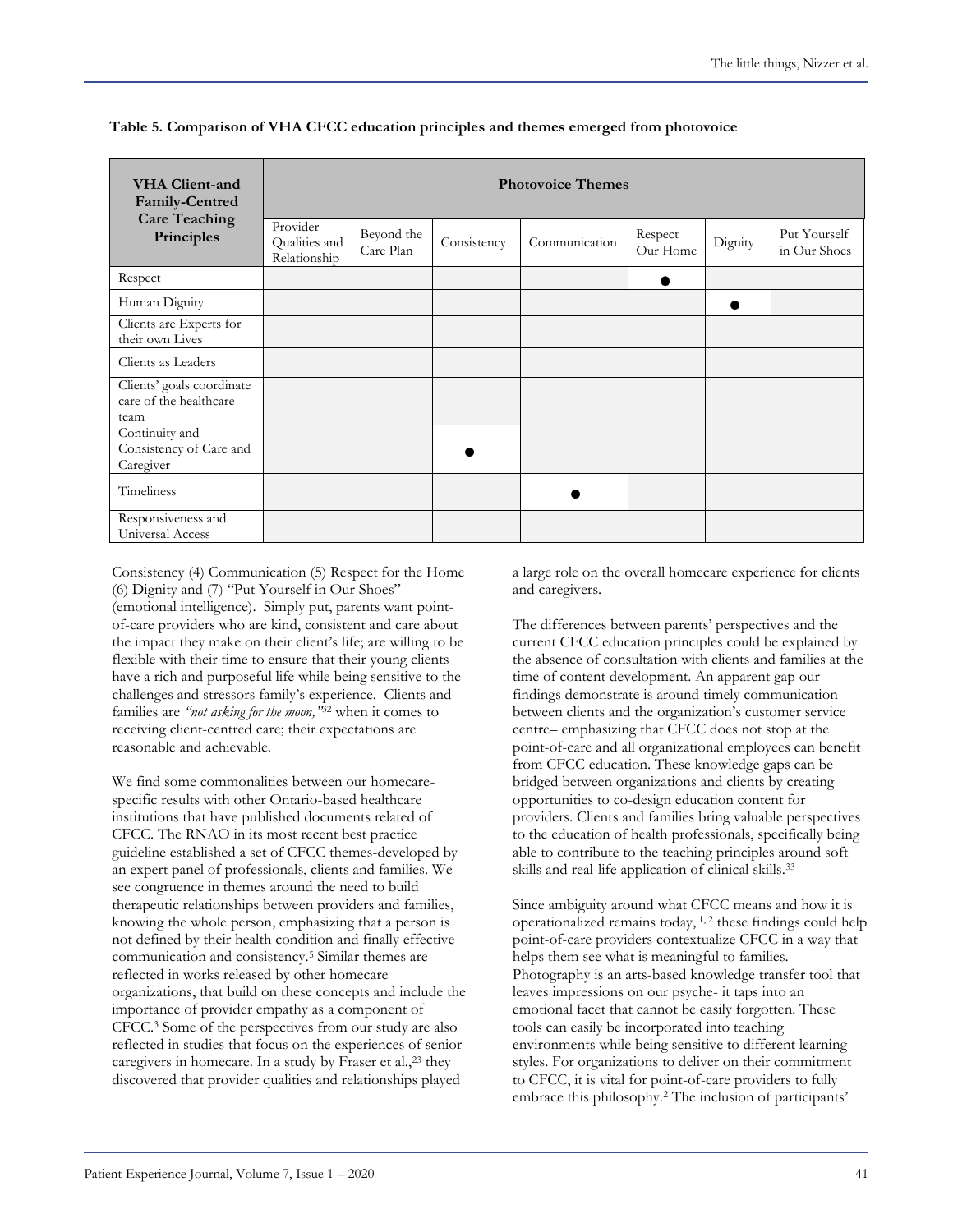photographs and quotes offers a more nuanced snapshot into the lived experience of families of children with complex medical needs and reflects real-life examples to offer a deeper and more impactful learning experience to help providers be more adept in the home.

### **Limitations**

While we found much success in executing photovoice with parents of children with complex medical needs, the study had several limitations that must be acknowledged. The study engaged a small percentage of the children with complex medical needs population at VHA Home HealthCare. It would be difficult to suggest that these results are representative of the entire paediatric population due to the study's small sample size. We suggest that future projects consider increasing the sample size so that it is more representative of the homecare population and consider recruiting participants from more than one organization. Furthermore, as this research was conducted with a homecare focus, the findings may not necessarily be generalizable to other healthcare contexts.

### **Conclusion**

Understanding CFCC from the perspectives of clients and families help motivate organizations to align their policies, education and support for staff to be more reflective of what client's value. Through photovoice, participants provided a unique perspective of what it means to be client- and family-centred through *the little things*. Our findings support our conclusions that clients and families have attainable expectations of receiving CFCC and want providers to be thoughtful and more attuned in the home, paying special attention to the interactions and relationships created with the entire family. The visual data created by parents can help to facilitate the knowledge translation and bridge the gap in learning. We have seen an increase in the use of arts-based tools in transformative learning environments due to their effectiveness for education and practice change. Photographs have a cerebral way of causing us to be emotionally attached to the subject of the photograph; helping us connect to feelings, memories and experiences. We believe that incorporating parents' voices and imagery into the organization's existing CFCC curriculum can help pointof-care providers connect to the content in a profound way that could ultimately enhance their practice and the client experience.

Moving forward, we see opportunities for homecare organizations to co-design education with clients and families to develop content that reflects client and family experiences.

#### **References**

- 1. Bender D, Holyoke P. Bringing Person-and Family-Centred Care Alive in Home, Community and Long-Term Care Organizations. *Healthcare Quarterly*. 2016;19(1):70-75.
- 2. Kuo DZ, Houtrow AJ, Arango P, Kuhlthau KA, Simmons JM, Neff JM. Family-Centered Care: Current Applications and Future Directions in Pediatric Healthcare. *Maternal Child Health Journal*. 2012; 16:297-305. doi:10.1007/s10995-011-0751-7
- 3. Bender D. *A Guide for Implementing Person and Family-Centred Care Education across Healthcare Organizations*. Saint Elizabeth Healthcare; 2016.
- 4. Saha S, Beach MC, Cooper LA. Patient Centeredness, Cultural Competence and Healthcare Quality. *Journal of National Med Assoc*. 2008;100(11):1275-1285.
- 5. Registered Nurses' Association of Ontario. *Person-and Family-Centred Care Clinical Best Practice Guidelines*. Toronto, ON: Registered Nurses' Association of Ontario; 2015:1-60.
- 6. Ontario Ministry of Health and Long-Term Care. *The Patients First Act Backgrounder*. Toronto, ON: Queen's Printer; 2016.
- 7. Stewart M, Brown JB, Donner A, McWhinney IR, Oates J, Weston WW. The Impact of Patient-Centred Care on Outcomes. *Journal of Family Practice*. 2000;49(9):796.
- 8. Woodgate RL, Edwards M, Ripat J. How families of children with complex care needs participate in everyday life. *Social Science & Medicine*. 2012;75:1912- 1920.
- 9. Elias, ER, Murphy, NA, Council of Children with Disabilities. Homecare of Children and Youth with Complex Healthcare Needs and Technology Dependencies. *Pediatrics.* 2012;129:996-100. doi:10.1542/peds.2012-0606
- 10. Resch JA, Mireles G, Benz MR, Grenwelge C, Peterson R, Zhang D. Giving Parents a Voice: Qualitative Study of the Challenges Experienced by Parents of Children with Disabilities. *Rehabilitation Psychology*. 2010;55(2):139-150. doi:10.1037/a0019473
- 11. Kirk S, Glendinning C. Supporting "expert" parents professional support and families caring for a child with complex healthcare needs in the community. *International Journal of Nursing Studies*. 2001;39:625-635.
- 12. Woodgate RL, Edwards M, Ripat J, Borton B, Rempel G. Intense parenting: a qualitative study detailing the experiences of parenting children with complex care needs. *BMC Pediatrics*. 2015;15(197):1-15. doi:10.1186/s12887-015-0514-5
- 13. Dewan T, Cohen E. Children with medical complexity in Canada. *Paediatric Child Health*. 2013;18(10):518-522.
- 14. Kirk S, Glendinning C, Callery P. Parent of nurse? The experience of being the parent of a technology-